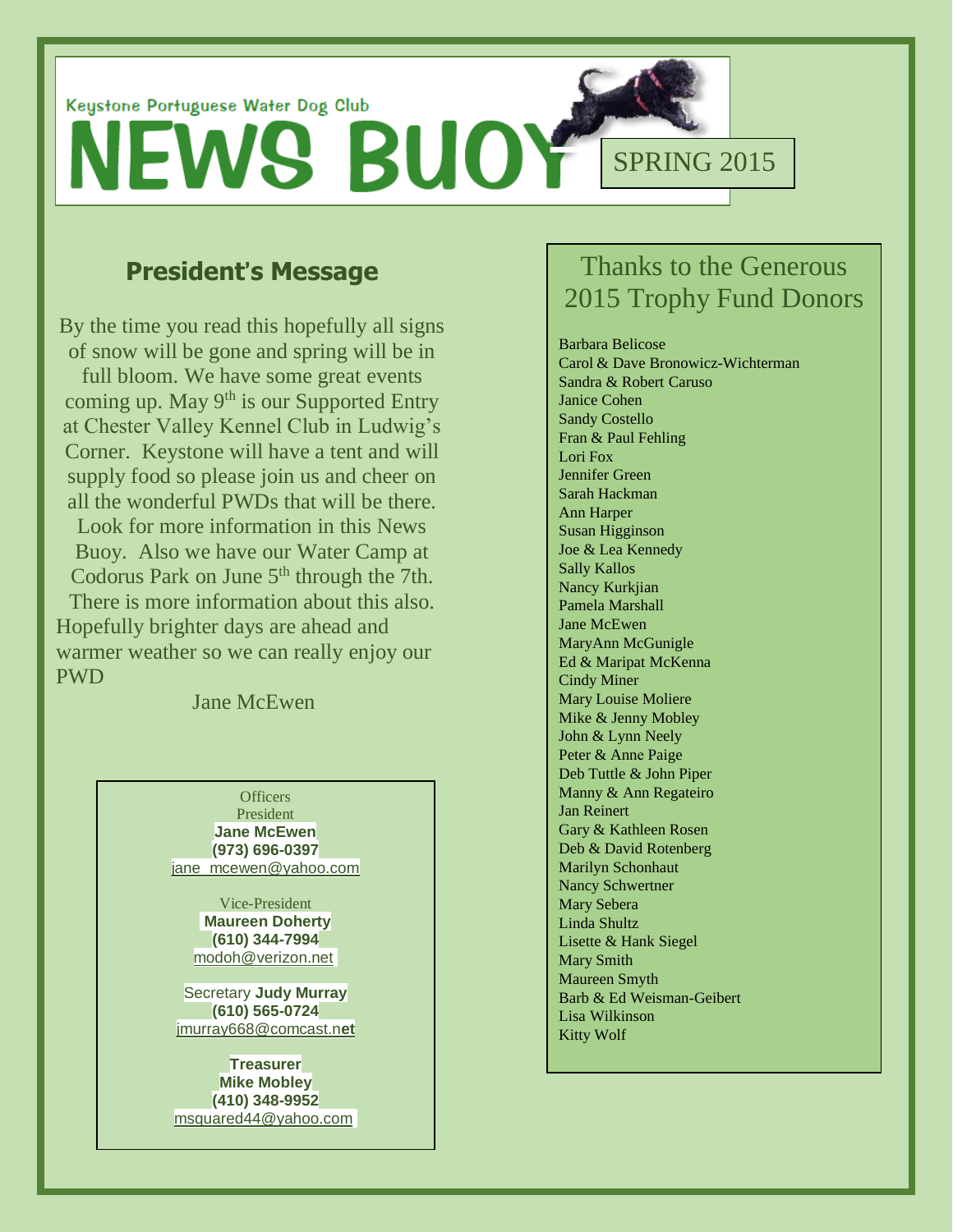#### Good Bye Bessie

Scrimshaw's Good Queen Bess, (call name, Bessie), was born on February 28, 2002 and bred by Susan McMahon. Bessie was surrendered by her owner to Keystone's rescue coordinator on September 15, 2013. Bessie came to us in deplorable condition and desperately needed veterinary care and extensive grooming. After months of foster care by Sally Gallen and Debbie Rotenberg, Bessie was placed with the McKenna family.

Bessie thrived with the McKenna's and instantly became part of their family. The McKenna family described Bessie as a blessing that brought love and joy into their lives each and every day.

Unfortunately, Bessie lost her battle to cancer on March 13, 2015. Bessie may be gone from our sight but she will never be forgotten. She lives on in the McKenna family's hearts and in the memory of anyone who met her.

A special thank you to the McKenna's for taking Bessie into their family and giving her such a loving home. Good bye sweet Bessie.

Respectfully submitted by,

Sandra Caruso



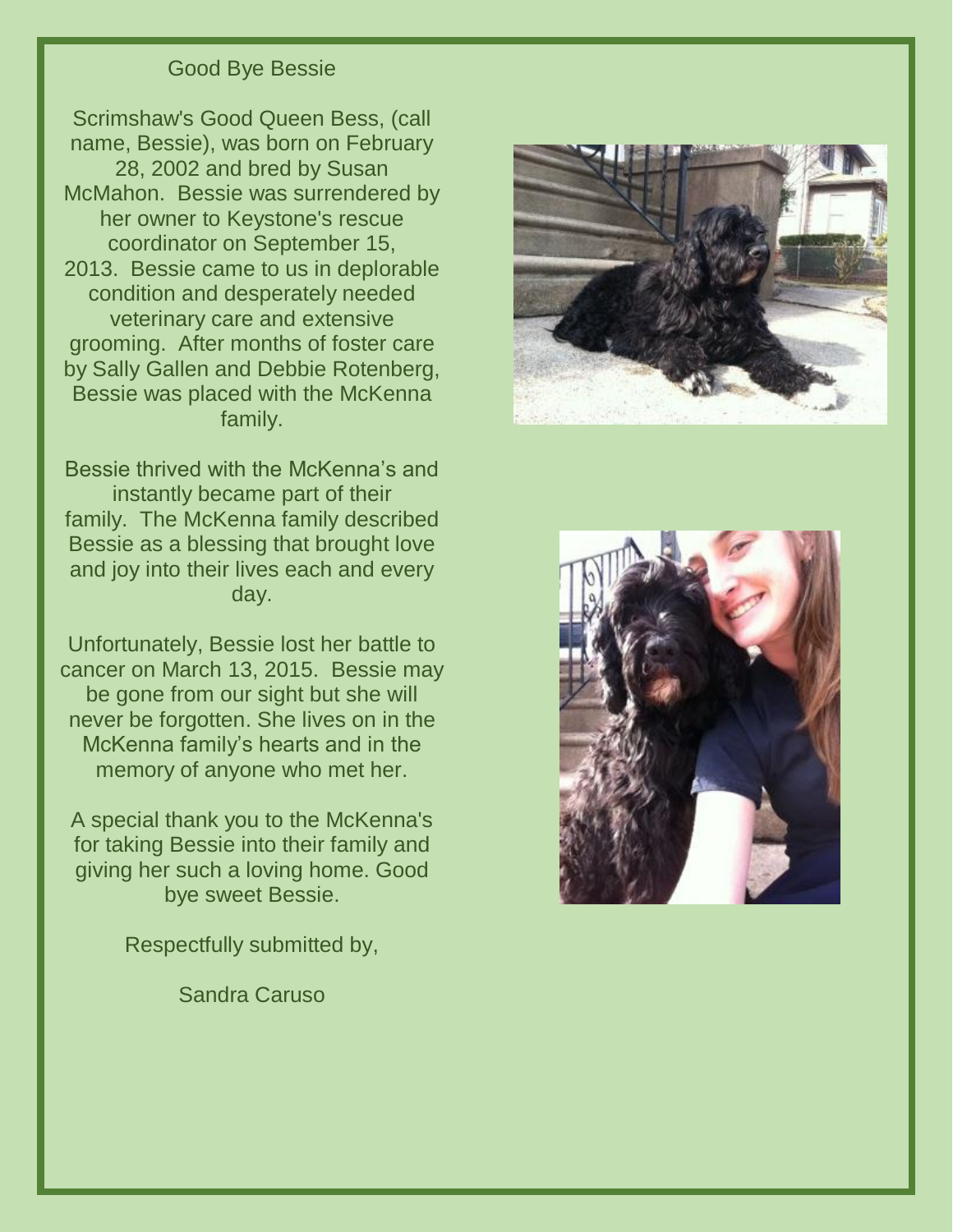## **What are our Four Legged Friends up to Now????**

### **Dee Bee (CH Elkrun's Day Dream Believer at**

**Baybrite BN RN NAJ) earned his Novice Jumpers title with a 1st place and his 2nd leg in Novice Standard with a 2nd place! 12 ½ year old Bella (CH Amigo's Puppis at Baybrite CD RN OA OAJ NJP) earned her Open Jumpers title with a first place (after a 4 year break from running open). Titles and legs were earned at the Blue Ridge Dog Training Club agility trial on March 8th. Both are owned and loved by Ruth and Bob Hollander.**

**3 year old Bernardo is now "CH Tagalong's Star Son of Sand Sailor CGC RN" He completed his AKC champion title on February 1, 2015 with many thanks to breeder/coowner/handler Benita Bottom-Svitchan and handler Ernesto Lara. He also completed his Rally Novice title on March 13, 2015. We're looking forward to swimming this summer! Bernardo is owned and loved by John & Lynn Neely** 

**It may have been a cold winter, but Flip has been hot in the conformation ring. He is CH Freestyle Turn the Page. He earned majors at Boardwalk and Maryland Kennel Club shows. Then we braved the bad weather and headed up to West Springfield for the CT River Working Group shows. And it was worth the trip. Flip earned a 4 pt major on Saturday to finish and topped the weekend off with Best in Sweepstakes on Sunday. As a move-up at the Delaware County shows in York he earned a Best of Breed on Saturday and a Select Dog on Sunday for his first grand championship points. Flip is expertly groomed and presented by Pam Bober. And owned and loved by Lisa Wilkinson and Jane Freeman.** 

**Allie may have taken a back seat to Flip in recent weeks, but she has managed to wrack up quite a few points in AKC agility and finished her T2B title on Feb 13. Allie is owned, handled and loved by Lisa Wilkinson.**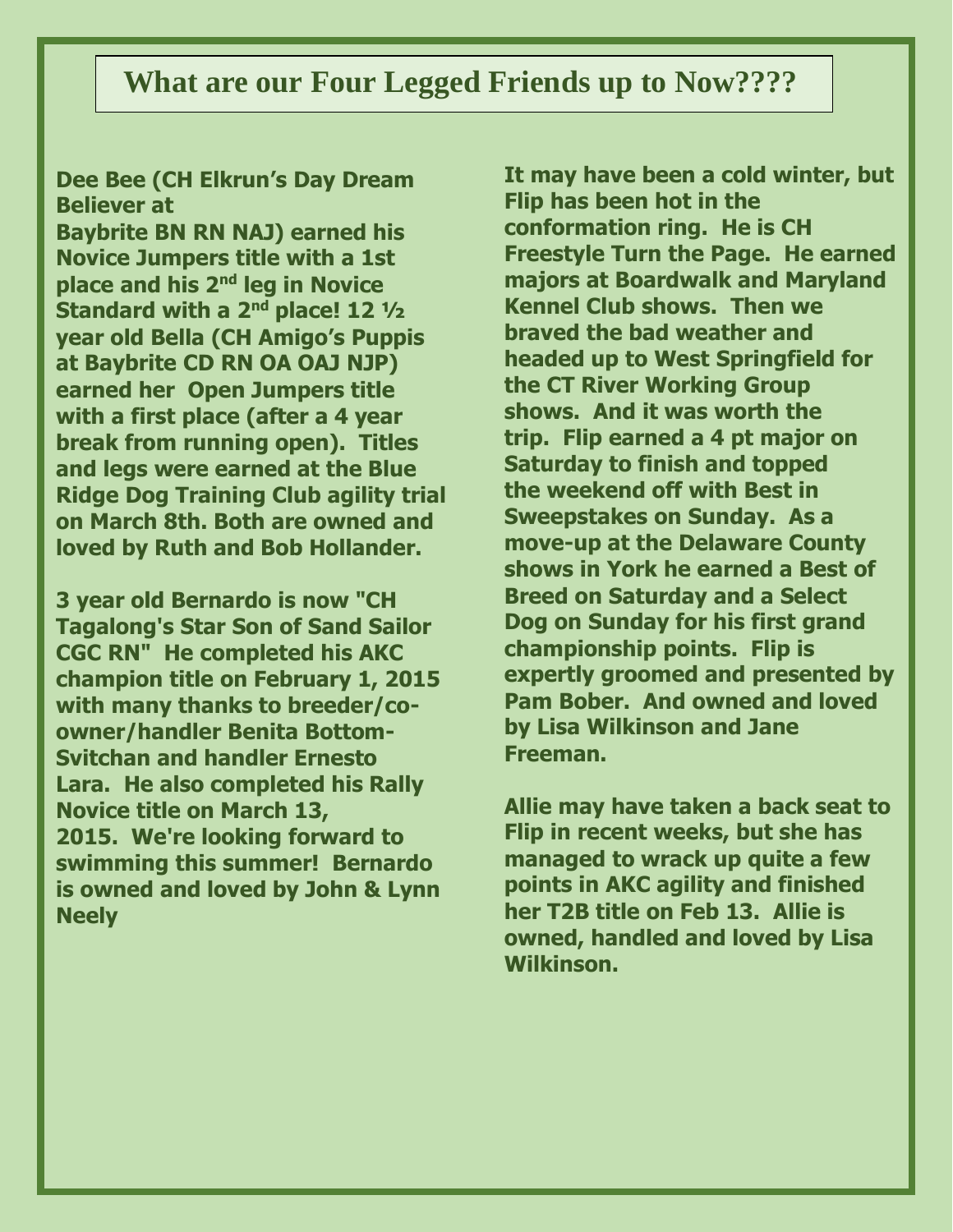## **KEYSTONE PORTUGUESE WATER DOG CLUB**

*ANNUAL SUPPORTED ENTRY* 

 In conjunction with Chester Valley KC SATURDAY MAY 9, 2015

**LOCATION: Ludwig Corner Horse show grounds - (Route 100) Glenmore, PA**

**JUDGES: Puppy and Veteran Sweepstakes C.J. Favre, Regular Classes – John Ronald Dog show Superintendent is MB-F (infodog.com)**

**Please join us after the completion of the judging for the luncheon and annual raffle. It is a great place where a large number of PWD enthusiast can visit with one another.**

**This year's raffle will be organized by Linda Strauch and Debbi Rotenberg[\(baywatchpwd@verizon.net\)](mailto:baywatchpwd@verizon.net). Members please bring dog related items so we can once again have a bountiful raffle table. If you are not sure what to bring, contact Debbi and I am sure she will help give you some ideas.**

**The club will be supplying sandwiches and we ask members to bring a side dish or desert. Lisa Mullikan will be sending out a sign up request but if you miss it you can contact Lisa directly at 610- 873-2772 or [lmullikin@gmail.com](mailto:lmullikin@gmail.com)**

**DIRECTIONS:** 

**FROM EAST & WEST - PA Turnpike to Exit 23 (Downingtown)** Route **Route Route 100 North approximately 5 miles entrance on left. FROM NORTH & SOUTH – take Route 100 to Ludwigs CornerHorse Show site.**

**FOR INFORMATION AND EXACT JUDGING TIMES PLEASE CONTACT : Carol Mattingley @ 610-469-6430 or windruffpwds@yahoo.com**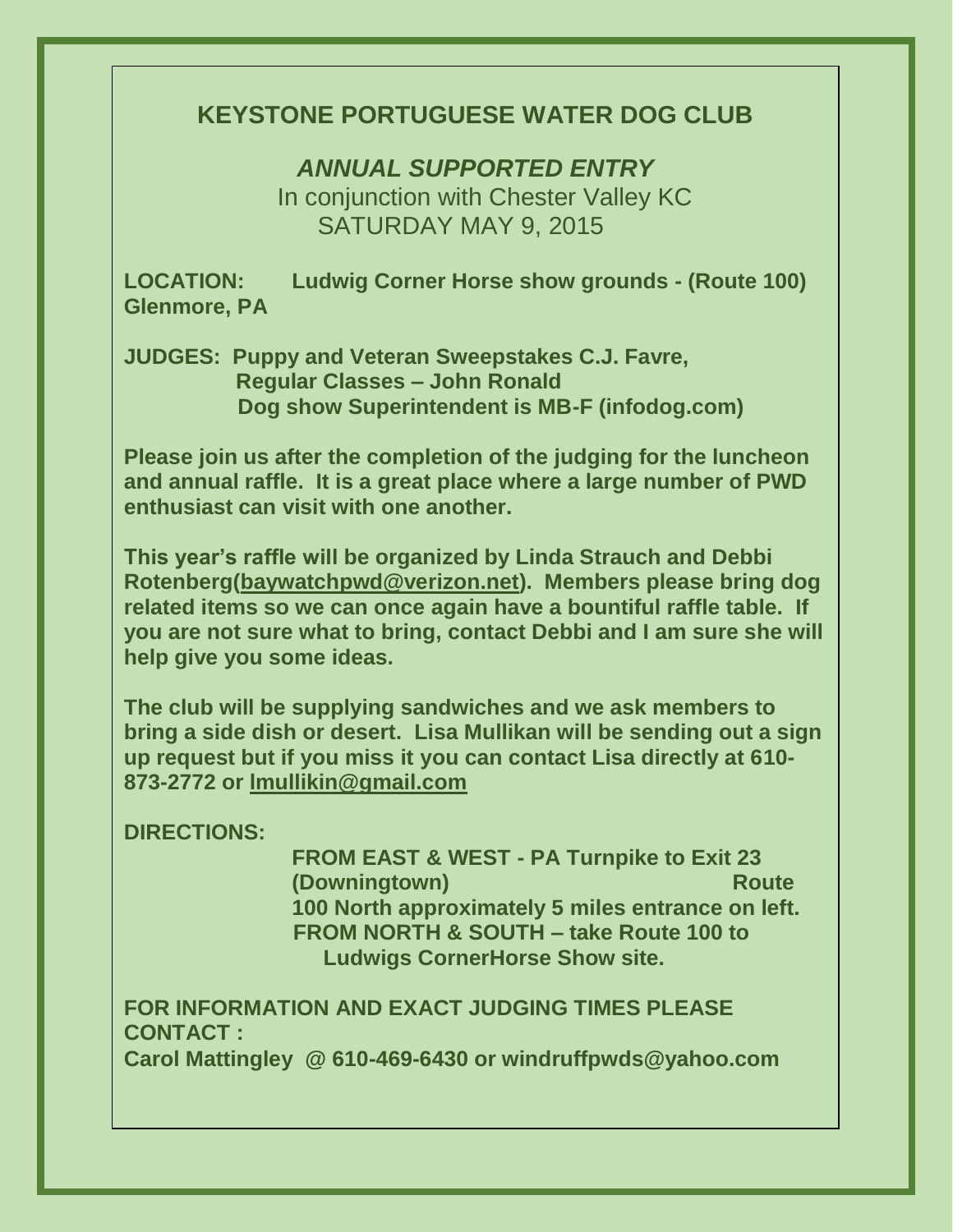# **COMING SOON - JUNE 5th, 6th &7th WATER CAMP with ERICA ETCHASON**

Keystone is excited to have Erica Etchason returning to instruct our annual Water Camp at Codorus State Park in Hanover, PA. This site will be the location of our August water trials and should provide a great opportunity to train where you trial. Erica has worked with many breeds both water loving and water challenged. She has successfully coached several dogs to earn a variety of water titles and personally achieved over 30 Canine Water Sports merits with her two Newfoundlands.

A total of 20 teams will be accepted; 10 Junior/Apprentice teams for the morning sessions and 10 Working/Courier teams for the afternoon sessions. All attendees will be able to audit the other session of the day if they so choose for no additional charge. Cost for the Water Camp will be \$175.00 per team for all three days or \$75.00 to audit.

A flyer will be sent by email to all members soon. For more information

or to make sure you receive a registration form, please contact either:

Sandy Costello at 610-942-3955 or sandycostello309@comcast.net

Robert Caruso at 215-396-8557 or carusorj@msn.com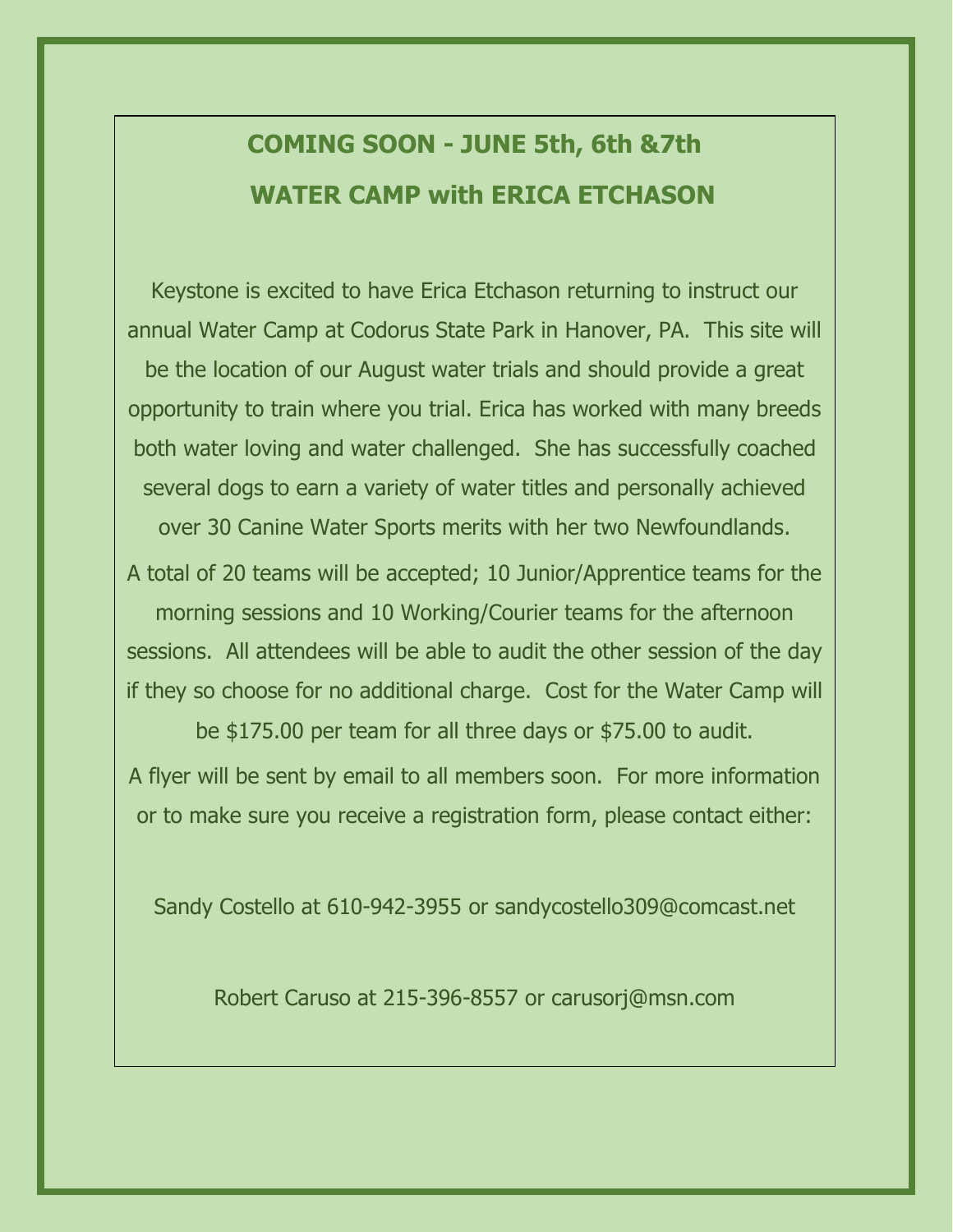









#### LAND WORK WATER WORKSHOP NEWS

It was the perfect weekend to begin working towards a water title. The snow was finally beginning to melt and the warmth of the sun made you think of spring. Erica Etchason's "Let's Get

Ready to Trial" workshop at the Academy of Dog

Training in Newark, DE was just the right mix of water training basic skills and fun. Erica did an outstanding job and her methods were encouraging and motivating to both students and dogs. The eleven attendees were a mix of members and nonmembers with everyone providing positive feedback.